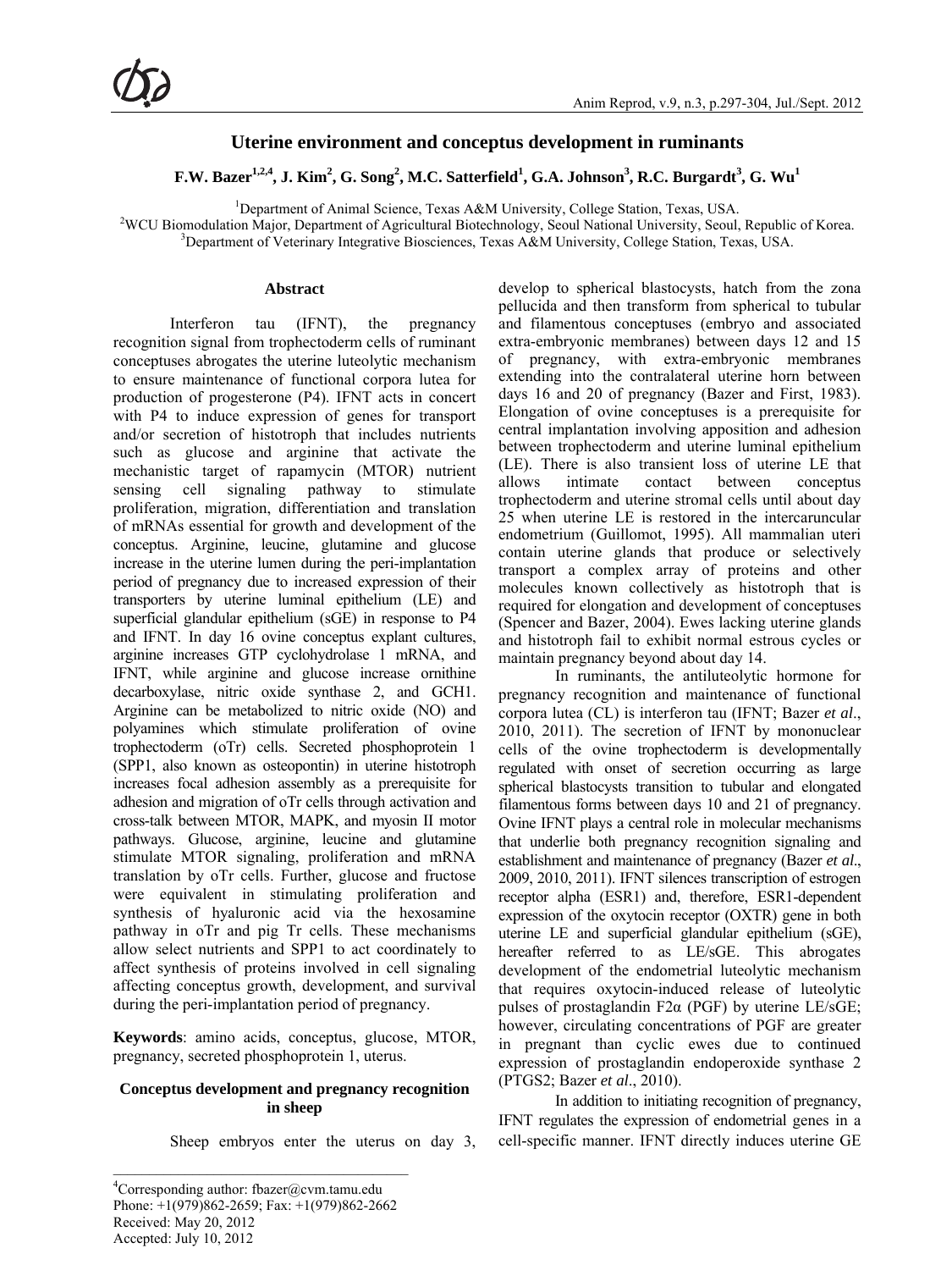

and stromal cells to express classical interferon stimulated genes (ISGs) that include signal transducer and activator of transcription (STAT1, STAT2) interferon regulatory factors (IRF1, IRF9), interferon-stimulated gene 15 (ISG15), myxovirus resistance 1, mouse, homolog of (MX), 2',5'-oligoadenylate synthetase 1 (OAS)*,* and radical s-adenosyl methionine domain-containing protein 2 (RSAD2). However, these genes are not expressed in uterine LE/sGE because IFNT induces expression of IRF2, a potent repressor of transcription, in uterine LE/sGE (Spencer *et al*., 2008). Thus, uterine LE/sGE lack STAT1, STAT2 and IRF9 required for expression of classical interferon stimulated genes (ISG). Therefore, STAT1-independent cell signaling pathways are responsible for IFNTstimulation of novel genes by uterine LE/sGE that are critical for implantation and establishment and maintenance of pregnancy. IFNT may induce alternative cell signaling pathways in ovine uterine LE/sGE that include mitogen activated protein kinases (MAPK) and phosphoinositide-3 kinase (PI3K; Kim *et al*., 2003; Plantanias, 2005).

Progesterone is permissive to the actions of IFNT. The paradox of mammalian pregnancy is that cessation of expression of P4 receptor (PGR) and ESR1 by uterine epithelia is a prerequisite for uterine receptivity to implantation, as well as for expression of novel genes by uterine LE/sGE. Receptors for P4 are absent from ovine uterine LE/sGE after day 13 of the estrous cycle and pregnancy because P4 down-regulates expression of PGR. Therefore both PGR and ESR1 are silenced in uterine LE/sGE during the peri-implantation period in sheep. This is critical since the absence of PGR in uterine LE/sGE is required for P4 to induce genes, some of which are further stimulated by IFNT, that support conceptus growth, development and implantation (Spencer *et al*., 2004a, b; Bazer *et al*., 2010). These novel genes include solute carrier family 7 (cationic amino acid transporter, y+ system), member 2 (SLC7A2), cystatin C (CST3), cathepsin L (CTSL), solute carrier family 2 (facilitated glucose transporter), member 1 (SLC2A1), hypoxia-inducible factor 1, alpha subunit (HIF2A), and galectin 15 (LGALS15). These genes encode for proteins that are secreted into the uterine lumen, as well as transporters for delivery of select nutrients into the uterine lumen to support conceptus development (Bazer *et al*., 2010, 2011).

Down-regulation of PGR correlates with loss of MUC1 on uterine LE to allow for implantation (Johnson *et al*., 2001; Carson *et al*., 2002). Further, silencing expression of PGR in uterine epithelia allows P4 to act via PGR-positive uterine stromal cells to induce expression of progestamedins, particularly fibroblast growth factor-10 (FGF10) to exert paracrine effects on uterine LE/sGE and conceptus trophectoderm that express receptors for FGF10 (FGFR2IIIb) and HGF (MET; protooncogene MET; Satterfield *et al*., 2008). Importantly, silencing ESR1 expression in uterine LE/sGE by IFNT also prevents the potential for estrogens to induce PGR in uterine LE/sGE, as well as uterine GE. This is critical since the absence of PGR in uterine LE/sGE is required for implantation and expression of genes that are P4-induced, or P4-induced and further stimulated by IFNT, in support of conceptus growth and development (Spencer *et al*., 2004a, b; Bazer *et al*., 2010). Clearly, there is complex temporal (day of pregnancy) and spatial (cell-specific) regulation of expression of P4-induced and novel IFNT-stimulated genes expressed by uterine LE/sGE that is in direct contact with conceptus trophectoderm and considered critical to conceptus development and implantation.

# **Select nutrients and MTOR cell signaling in the pregnant uterus**

Mammalian cell growth in general, and particularly in cells of the conceptus, is regulated by growth factors and the availability of nutrients (Bazer *et al*., 2012). The MTOR cell signaling pathway plays an important role in regulation of cell growth and metabolism in response to growth factors and nutritional status to affect biological and physiological responses of cells and organs. MTOR is an evolutionarily conserved serine/threonine kinase located downstream of PI3K and AKT1 that controls cell growth and proliferation through activation of ribosomal protein S6 kinase (RPS6K) to phosphorylate RPS6 and ultimately regulate protein synthesis (Hay and Sonenberg, 2004; Wullschleger *et al*., 2006), as well as initiate mRNA translation, ribosome synthesis, expression of metabolism-related genes, autophagy and cytoskeletal reorganization (Kim *et al*., 2002). The MTOR pathway is a "nutrient sensing system" stimulated by molecules that include SPP1, insulin-like growth factor 2 (IGF2), glucose and select amino acids (Nielsen *et al*., 1995; Kimball *et al*., 1999; Martin and Sutherland, 2001; Martin *et al*., 2003; Kim *et al*., 2008) to support blastocyst/conceptus development. Homozygous Frap1 (Mtor) null mice die shortly after implantation due to impaired cell proliferation and hypertrophy in both the embryonic disc and trophoblast (Murakami *et al*., 2004).

In ewes, total recoverable glucose, arginine, leucine, glutamine, as well as other amino acids, and glutathione, calcium and sodium are more abundant in uterine fluids of pregnant than cyclic ewes between days 10 and 16 after onset of estrus (Gao *et al*., 2009f). Therefore, we determined tissue and cell-specific gene expression for select facilitative (SLC2A1, SLC2A3 and SLC2A4) and sodium-dependent glucose transporters (SLC5A1 and SLC5A11; Gao *et al*., 2009a), cationic amino acid transporters (SLC7A1, SLC7A2 and SLC7A3; Gao *et al*., 2009b), neutral (SLC1A4, SLC1A5, SLC3A1, SLC6A14, SLC6A19, SLC7A8, SLC38A3*,* SLC38A6*,* SLC7A8 and SLC43A2), and acidic amino acid transporters (SLC1A1, SLC1A2 and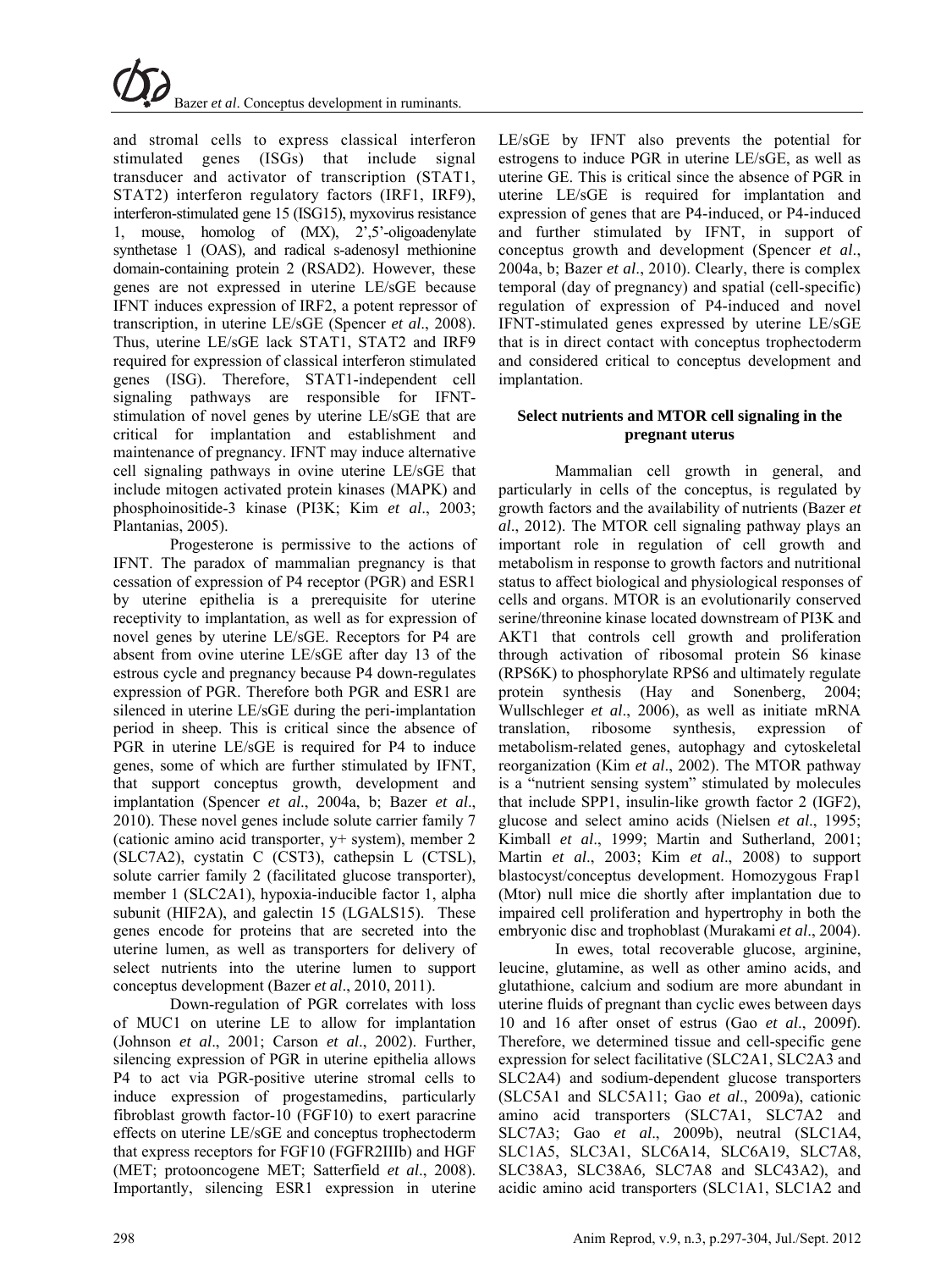

SLC1A3; Gao *et al*., 2009c). Among these genes, SLC2A3 and SLC7A6 were detectable only in trophectoderm and endoderm of conceptuses. The abundance of mRNAs for SLC2A1, SLC2A4, SLC5A1, SLC5A11, SLC7A1, SLC7A2, SLC1A4, SLC1A5, SLC43A2 and SLC1A3 in ovine uterine endometria varies according to day of the estrous cycle and early pregnancy. Expression of mRNAs for SLC1A5, SLC2A1, SLC5A11 and SLC7A1 in endometria was induced by P4 and further stimulated by IFNT. Collectively, results of our studies indicate the presence of the mRNAs and proteins associated with both MTORC1 and MTORC2 cell signaling in the ovine uterus and conceptus, as well as nutrient transporters that account for increased transport of arginine, leucine, glutamine and glucose into the uterine lumen and conceptuses.

The MTOR cell signaling pathway is a prominent component of the peri-implantation intrauterine environment in sheep. Progesterone and IFNT stimulate expression of ras homolog enriched in brain (RHEB) and eukaryotic translation initiation factor 4ebinding protein 1 (EIF4EBP1) in ovine uterine endometria, resulting in increased abundance of mRNAs for rapamycin-insensitive companion of MTOR (RICTOR), regulatory associated protein of MTOR (RAPTOR), RHEB and EIF4EBP1, as well as RHEB protein which is coordinate with rapid growth and development of ovine conceptuses during the periimplantation period (Gao *et al*., 2009e). The abundance of MTOR associated protein LST8 (LST8), mitogenactivated protein kinase-associated protein 1 (MAPKAP1), RHEB and EIF4EBP1 mRNAs in ovine conceptuses during early pregnancy increases coincident with their growth and development (Gao *et al*., 2009e), and MTORC1 is abundant in the cytoplasm and phosphorylated MTOR is particularly abundant in the nuclei of trophectoderm and endoderm cells (Kim *et al*., 2011a). Our recent research with pregnant and cyclic ewes has focused on the presence of select nutrients, amino acids and glucose, in uterine histotroph that affect MTOR cell signaling, as well as expression of transporters for glucose and arginine and enzymes affecting metabolism of arginine.

The effects of the estrous cycle, pregnancy, P4 and IFNT on expression of nitric oxide synthase (NOS1, NOS2A and NOS3), GTP cyclohydrolase (GCH1), and ornithine decarboxylase 1 (ODC1) have been examined in sheep conceptuses and uteri. Both NOS1 and ODC1 are expressed by uterine LE/sGE while NOS3 is most abundant in conceptus trophectoderm and endoderm (Gao *et al*., 2009d). Expression of GCH1 for synthesis of tetrahydrobiopterin, the cofactor for all NOS isoforms for NO production, as well as ODC1 and NOS1 is more abundant in conceptuses than endometrial cells (Gao *et al*., 2009d). P4 stimulates expression of NOS1 and GCH1, while IFNT inhibits expression of NOS1 (Gao *et al*., 2009d). Therefore, key

molecules for metabolism of arginine (NOS2, NOS3), and ornithine (ODC1) are present to account for production of NO and polyamines that affect growth and development of the conceptus.

## **Pathways for arginine-mediated effects on proliferation and migration of ovine trophectoderm cells**

Arginine is highly stimulatory to proliferation, migration and protein synthesis in oTr cells (Kim *et al*., 2011a, b). Studies of pathways whereby arginine mediates its effects in oTr cells revealed that arginine: 1) increases phosphorylation of RPS6K in a dosedependent manner with maximum effects at 0.2 mM; 2) increases phosphorylated forms of AKT1, RPS6K and RPS6 over basal levels within 15 min and the effect is maintained to 60 min; 3) increases nuclear phosphorylated RPS6K and cytoplasmic phosphorylated RPS6 within 30 min; and 4) stimulates proliferation and migration of trophectoderm cells (Kim *et al*., 2011a). Further, phosphorylation of RPS6K and RPS6 is blocked by inhibitors of both PI3K and MTOR cell signaling. L-arginine, but not D-arginine, activates MTOR cell signaling via phosphorylation of RPS6K and RPS6 (Kim *et al*., 2011b).

The effects of arginine on proliferation of oTr cells are due in part to its metabolism to NO via NOS1/NOS2 and due to its metabolism by arginase to ornithine which is converted by ODC1 to polyamines (putrescine, spermidine and spermine; Kim *et al*., 2011c). Two NO donors, *S*-nitroso-*N*-acetyl-DLpenicillamine (SNAP) and diethylenetriamine NONOate (DETA), increased proliferation of oTr cells as did putrescine, a polyamine. Both L-NAME (NOS inhibitor to reduce NO) and nor-NOHA (arginase inhibitor to block synthesis of putrescine) decreased oTr cell proliferation. Therefore, both NO and polyamines can stimulate proliferation and migration of oTr cells, but neither of the inhibitors of arginine metabolism fully suppress effects of arginine. Arginine may act via other cell signaling pathways, such as Rac activation (Hernandes-Negrete *et al*., 2007), to stimulate cell proliferation and migration. Arginine can also activate mitogen-activated protein kinase/extracellular-signalregulated kinase MAPK/ERK) signaling, but the mechanism(s) whereby arginine acts on mammalian cells to activate MTORC1/MTORC2 and/or MAPK/ERK is unknown (Yan and Lamb, 2011).

## **Response of ovine conceptus explant cultures to select nutrients**

Due to the possibility that the phenotype of cultured oTr cells differs from that of cultured conceptuses, effects of select nutrients were evaluated using day 16 sheep conceptus explant cultures. The culture medium was supplemented with arginine, leucine, glutamine or glucose to assess their differential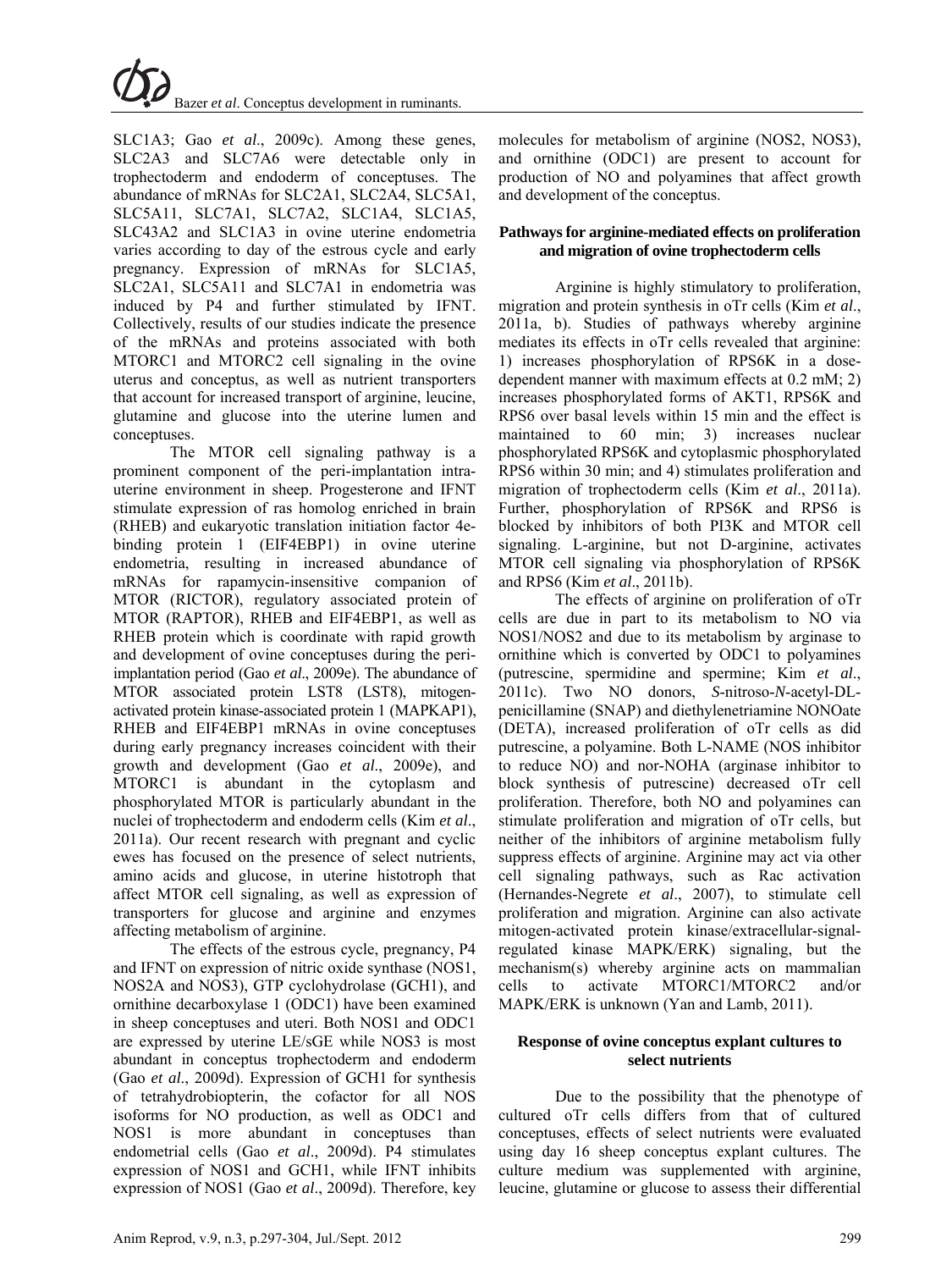

effects on expression of mRNAs and total and phosphorylated forms of proteins in the MTOR cell signaling pathway, as well as translation of mRNAs for key proteins associated with conceptus development and pregnancy recognition signaling. The abundance of transcripts for MTOR, RPS6K, RPS6, EIF4EBP1, NOS1 (neuronal), NOS2 (inducible), NOS3 (endothelial), GCH1, ODC, and IFNT in conceptuses in control and in nutrient-supplemented medium was determined (Kim *et al*., 2011c). Only conceptuses treated with arginine had increased expression of GCH1 mRNA. However, compared with the control conceptus explant cultures, arginine increased total and phosphorylated forms of MTOR, RPS6K, RPS6 and EIF4EBP1. Arginine also increased IFNT, ODC1, NOS2 and NOS3. Leucine increased total and phosphorylated forms of MTOR, RPS6K, RPS6 and EIF4EBP1, but did not affect the abundance of IFNT, ODC1, NOS2, NOS3 and GCH1 in conceptuses. Glucose stimulated the abundance of total and phosphorylated forms of the MTOR cell signaling pathway proteins, as well as ODC1, NOS2 and GCH1. Glutamine increased total and phosphorylated forms of RPS6, RPS6K, and EIF4EBP1, but only nonphosphorylated MTOR. Further, glutamine did not increase expression of ODC1, NOS2 and GCH1, but did increase the abundance of NOS3 (Kim *et al*., 2011c). These results indicate that arginine-induced cell signaling via MTORC1 stimulates secretion of IFNT. With P4 being permissive, IFNT increases expression of cationic amino acid transporters to deliver more arginine into the uterine lumen to enhance conceptus development and secretion of IFNT.

#### **Exogenous P4 advances elongation of ovine conceptuses and transport of select nutrients into the uterine lumen**

Growth and development of the conceptus is dependent on uterine LE/sGE and middle-to-deep GE to produce histotroph in response to P4, with many of these effects of P4 likely mediated via progestamedins and IFNT (Spencer and Bazer, 2004; Bazer *et al*., 2011) as well as prostaglandins (Dorniak *et al*., 2011). A delay in the increase in circulating concentrations of P4 during metestrus and diestrus is associated with retarded conceptus development and reduced or delayed secretion of IFNT on day 17 in cattle (Garret *et al*., 1988; Kleeman *et al*., 1994; Mann and Laming, 2001; Mann *et al*., 2006). This adversely affects secretion of IFNT which increases coordinately with elongation of the conceptus to the filamentous form up to days 15 to 16 of pregnancy (Spencer and Bazer, 2004).

An ovine model of early administration of exogenous P4 at 36 h after onset of estrus, i.e., about 6 h post-ovulation, has been used to advance conceptus development and IFNT secretion in both sheep and cattle. Using this model it was found that P4 accelerated

conceptus development and also advanced expression of uterine genes that favor survival, growth and development of the conceptus (Satterfield *et al*., 2006, 2007, 2008; Carter *et al*., 2008). An early increase in circulating concentrations of P4: 1) advances the time of down-regulation of PGR in uterine epithelia and onset of secretion and abundance of IFNT in uterine flushings; 2) increases abundance of secreted proteins such as galectin 15 (LGALS15), cathepsin L (CTSL), gastrin releasing protein (GRP), stanniocalcin, and insulin like growth factor binding protein 1 (IGFBP1) by uterine LE/sGE (Song *et al*., 2005, 2006, 2008; Gray *et al*., 2006; Satterfield *et al*., 2006, 2008); 3) increases expression of FGF10 and, to a lesser extent, MET mRNA suggesting that FGF10 is an important uterine stromal cell-derived progestamedin stimulated by P4 (Satterfield *et al*., 2008); 4) increases MET mRNA that increases responsiveness of uterine LE/sGE to HGF to enhance conceptus development because FGFR2IIIb and MET are expressed by both uterine epithelia and trophectoderm (Chen *et al*., 2000a, b; Satterfield *et al*., 2008); 5) decreases tight-junction associated proteins in uterine LE that may facilitate paracellular trafficking and/or transport of stromal and serum-derived molecules (Satterfield *et al*., 2007); 6) increases total recoverable glucose, aspartic acid, asparagine, serine, and alanine, glutamine and beta-alanine, citrulline, arginine, and lysine in the uterine lumen on day 9 (Satterfield *et al*., 2010); 7) increases steady-state levels of SLC2A1 and SLC5A1 mRNAs and proteins in uterine LE/sGE for glucose transport; and 8) increases steady-state levels of SLC7A2 mRNA in uterine LE/sGE for transport of cationic amino acids, particularly arginine (Satterfield *et al*., 2010).

In cows, a 3-fold increase in circulating concentrations of P4 increased recovery rates of blastocysts and induced a 2.3-fold increase in blastocyst size on day 13 of pregnancy (Lonergan *et al*., 2007; Carter *et al*., 2008), as well as increasing the frequency of elongated conceptuses on day 16 of pregnancy (Carter *et al*., 2008). These effects of P4 on conceptus development were found to be mediated via the endometrium (Clemente *et al*., 2009). Early P4 treatment in cattle advances down-regulation of PGR (Okuma *et al*., 2010) and increases expression of genes associated with nutrient transport such as SLC5A1 (glucose transporter), nutrient availability such as DGAT2 (diacylglycerol–o-acetyltransferse for synthesis of triglycerides), MSTN (myostatin or growth/differentiation factor 8) that affects embryonic development and muscle mass, FABP (fatty acid binding protein) and CRYGS (crystalline gamma-s for development of the lens in the eye; Forde *et al*., 2009). Forde *et al*. (2010) also found increases in expression of CTGF (connective tissue growth factor), LPL (lipoprotein lipase), and SLC5A1 (sodium/glucose co-transporter) mRNAs in response to high concentrations of P4 in cows. These results indicate that P4 modifies the uterine environment by modifying the composition of histotroph to advance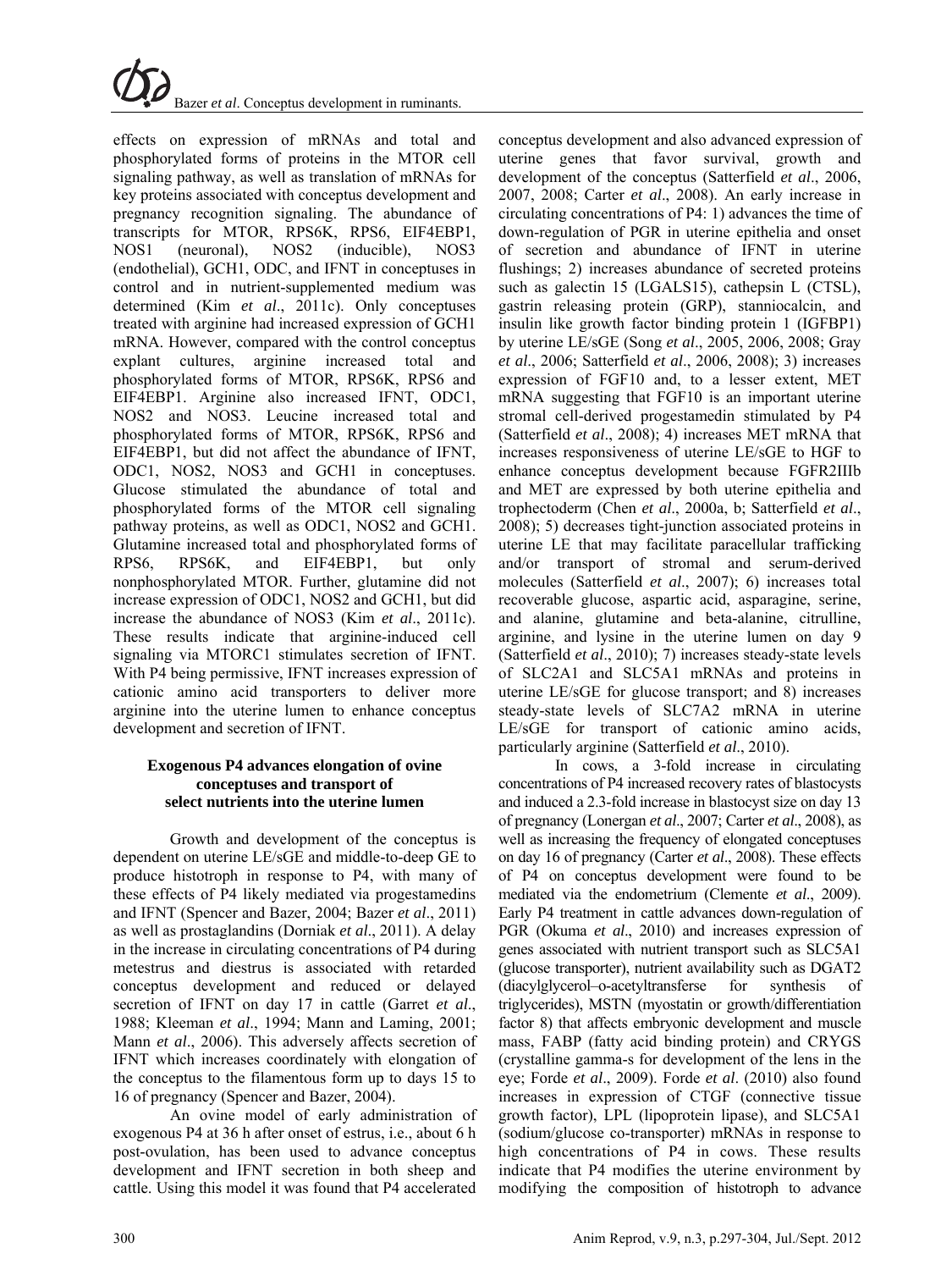conceptus development (Forde *et al*., 2011).

## *In vivo* **effects of arginine on successful outcomes of pregnancy**

Recognition of the importance of arginine in survival and growth of the conceptus led to development of treatment protocols to determine whether arginine increases successful pregnancy outcomes in animals and humans (see Wu *et al*., 2009). Dietary supplementation with Arg-HCl increases fetal survival in gilts (Mateo *et al*., 2007), as well as embryonic survival and litter size in rats (Zeng *et al*., 2008). In ewe models of both undernutrition-induced and naturallyoccurring intrauterine growth retardation, intravenous administration of Arg-HCl enhanced fetal growth (Lassala *et al*., 2009, 2011). Also, in women with intrauterine growth retardation of their fetus at week 33 of gestation, daily intravenous infusions of arginine increased birth weight at term (Xiao and Li, 2005).

# **MTOR cell signaling activated by SPP1 and integrins**

SPP1 is a matricellular protein that is expressed and secreted by the middle-to-deep GE by day 13 of pregnancy in response to P4 (Johnson *et al*., 1999a, b, 2003). Large amounts of SPP1 protein binds to both the conceptus trophectoderm and uterine LE throughout pregnancy.

Attachment and migration of trophectoderm cells are hallmarks of conceptus development and implantation in mammals. SPP1 in the uterus binds integrins on conceptus trophectoderm and uterine LE to affect cell-cell and cell-matrix interactions (Johnson *et al*., 2003). SPP1 induces motility in human trophoblast cells through MTOR signaling (Al-Shami *et al*., 2005) and rapamycin inhibits F-actin reorganization and phosphorylation of focal adhesion proteins stimulated by IGF1 such as focal adhesion kinase (FAK; Liu *et al*., 2008). These results indicate involvement of SPP1 induced MTOR complex signaling in key events of pregnancy. Therefore, we identified relationships and crosstalk between multiple membrane and intracellular cell signaling cascades activated by SPP1, including MTOR, and integrin binding to oTr cells that control proliferation, migration, attachment and adhesion in conceptuses during the peri-implantation period of pregnancy (Kim *et al*., 2010). SPP1 binds ITGAV:ITGB3 and possibly ITGA5:ITGB1 integrin heterodimers to induce focal adhesion assembly, a prerequisite for adhesion and migration of trophectoderm cells, through activation of: 1) P70S6K via crosstalk between MTOR and MAPK pathways; 2) MTOR, PI3K, MAPK3/MAPK1 (ERK1/2) and MAPK14 (P38) signaling to stimulate trophectoderm cell migration; and 3) focal adhesion assembly and myosin II motor activity to induce migration of trophectoderm cells (Kim *et al*., 2010). These cell signaling pathways, act in concert to mediate adhesion, migration and cytoskeletal remodeling of trophectoderm cells essential for expansion and elongation of conceptuses and attachment to uterine LE for implantation.

# **Key roles for fructose in development of ungulate conceptuses**

In ungulates (e.g., pigs and sheep), and cetaceans (e.g., whales) glucose is transported into the uterus and, in pregnant females, glucose not utilized for energy metabolism is converted to fructose (Bacon and Bell, 1948). Glucose is an energy source for proliferation and growth of mammalian cells, but the role of fructose is unclear although it is the most abundant hexose sugar in fetal blood and fluids of ungulate and cetacean species of mammals. The role of fructose in conceptus growth and development has been ignored since it is not metabolized via the glycolytic pathway or the Krebs cycle as an energy source. We hypothesized that fructose is metabolized via multiple metabolic pathways critical to pregnancy and metabolism in multiple organ systems of the fetus. Our results from studies using a porcine trophectoderm cell line indicate that fructose and glucose are equivalent in being metabolized via the MTOR nutrient sensing pathway to increase cell proliferation and mRNA translation and via the hexosamine pathway to potentially stimulate MTOR cell signaling and production of glycosaminoglycans that are critical to growth and development of the conceptus (J. Kim, G. Song, G. Wu and F.W. Bazer, unpublished results).

# **Summary**

This review focuses on the critical role of uterine endometrium, i.e., LE/sGE and middle-to-deep GE, and their secretions for normal conceptus development. It has provided evidence that SPP1 and select nutrients, such as arginine, activate the MTOR nutrient sensing pathway and focal adhesion assembly necessary for growth, development and differentiation of the trophectoderm during conceptus development, implantation and establishment and maintenance of pregnancy. Early exogenous P4 accelerates conceptus growth and development, increases total amounts of select nutrients, such as arginine and glucose, in the uterine lumen, induces early down-regulation of PGR in uterine epithelia, and advances onset of secretion of IFNT for pregnancy recognition signaling. Thus, humans and animals that experience an early postovulation increase in circulating P4 may have an increased rate of reproductive success. Advances in transport of select nutrients, particularly arginine and glucose, and secretion of various proteins, including SPP1, by uterine LE/sGE and GE induce conceptus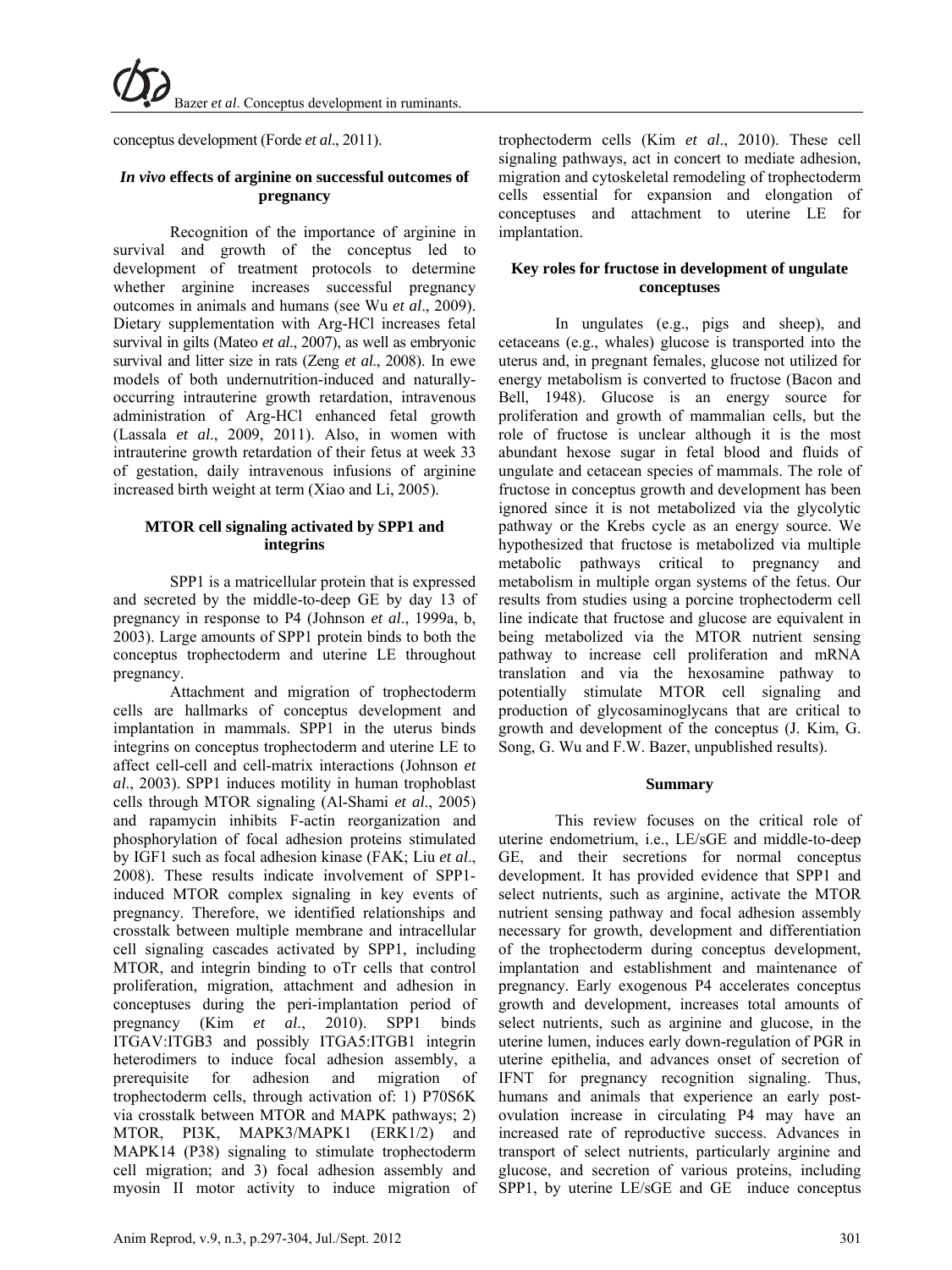

development. Finally, we have demonstrated that glucose and fructose are equivalent in their actions to stimulate MTOR cell signaling, cell proliferation and production of glycosaminoglycans critical to growth and development of the conceptus. Future research will determine whether P4 supplementation translates into increased reproductive success and whether dietary supplementation with select nutrients such as arginine increase successful pregnancy outcomes in animals and humans.

#### **Acknowledgments**

Research presented in this paper was supported by USDA CSREES National Research Initiative Grant 2006-35203-17283 and Agriculture and Food Research Initiative Competitive Grant no. 2011-67015-20028 from the USDA National Institute of Food and Agriculture, and the World Class University (WCU) program (R31–10056) through the National Research Foundation of Korea funded by the Ministry of Education, Science, and Technology.

#### **Conflicts of interest**

The authors declare that they have no conflicts of interest.

#### **References**

**Al-Shami R, Sorensen ES, Ek-Rylander B, Andersson G, Carson DD, Farach-Carson MC**. 2005. Phosphorylated osteopontin promotes migration of human choriocarcinoma cells via a p70 S6 kinasedependent pathway. *J Cell Biochem*, 94:1218-1233.

**Bacon JSD, Bell DJ**. 1948. Fructose and glucose in the blood of the foetal sheep. *Biochem J*, 42:397-405.

**Bazer FW, First NL**. 1983. Pregnancy and parturition. *J Anim Sci*, 57(suppl 2):425-460.

**Bazer FW, Spencer TE, Johnson GA**. 2009. Interferons and uterine receptivity. *Sem Reprod Med*, 27:90-102.

**Bazer FW, Wu G, Spencer TE, Johnson GA, Burghardt RC, Bayless K**. 2010. Novel pathways for implantation and establishment and maintenance of pregnancy in mammals. *Mol Hum Reprod*, 16:135-152.

**Bazer FW, Spencer TE, Johnson GA, Burghardt RC**. 2011. Uterine receptivity to implantation of blastocysts in mammals. *Front Biosci*, S3:745-767.

**Bazer FW, Song G, Kim J, Erikson DW, Johnson GA, Burghardt RC, Gao H, Satterfield MC, Spencer TE, Wu G**. 2012. Mechanistic mammalian target of rapamycin (MTOR) cell signaling: effects of select nutrients and secreted phosphoprotein 1 on development of mammalian conceptuses. *Mol Cell Endocrinol*, 354:22-33.

**Carson DD, Lagow E, Thathiah A, Al-Shami R, Farach-Carson MC, Vernon M, Yuan L, Fritz MA,**  **Lessey B**. 2002. Changes in gene expression during the early to mid-luteal (receptive phase) transition in human endometrium detected by high-density microarray screening. *Mol Hum Reprod*, 8:871-879.

**Carter F, Forde N, Duffy P, Wade M, Fair T, Crowe MA, Evans AC, Kenny DA, Roche JF, Lonergan P**. 2008. Effect of increasing progesterone concentration from day 3 of pregnancy on subsequent embryo survival and development in beef heifers. *Reprod Fertil Dev*, 20:368-375.

**Chen C, Spencer TE, Bazer FW**. 2000a. Expression of hepatocyte growth factor and its receptor c-met in the ovine uterus. *Biol Reprod*, 62:1844-1850.

**Chen C, Spencer TE, Bazer FW**. 2000b. Fibroblast growth factor-10: a stromal mediator of epithelial function in the ovine uterus. *Biol Reprod*, 63:959-966.

**Clemente M, de La Fuente J, Fair T, Al Naib A, Gutierrez-Adan A, Roche JF, Rizos D, Lonergan P**. 2009. Progesterone and conceptus elongation in cattle: a direct effect on the embryo or an indirect effect via the endometrium? *Reproduction*, 138:507-517.

**Dorniak P, Bazer FW, Spencer TE**. 2011. Prostaglandins regulate conceptus elongation and mediate effects of interferon tau on the ovine uterine endometrium. *Biol Reprod*, 84:1119-1127.

**Forde N, Carter F, Fair T, Crowe MA, Evans AC, Spencer TE, Bazer FW, McBride R, Boland MP, O'Gaora P, Lonergan P, Roche JF**. 2009. Progesterone-regulated changes in endometrial gene expression contribute to advanced conceptus development in cattle. *Biol Reprod*, 81:784-794.

**Forde N, Spencer TE, Bazer FW, Song G, Roche JF, Lonergan P**. 2010. Effect of pregnancy and progesterone concentration on expression of genes encoding for transporters or secreted proteins in the bovine endometrium. *Physiol Genomics*, 41:53-62.

**Forde N, Beltman ME, Duffy GB, Duffy P, Mehta JP, O'Gaora P, Roche JF, Lonergan P, Crowe MA**. 2011. Changes in the endometrial transcriptome during the bovine estrous cycle: effect of low circulating progesterone and consequences for conceptus elongation. *Biol Reprod*, 84:266-278.

**Gao H, Wu G, Spencer TE, Johnson GA, Bazer FW**. 2009a. Select nutrients in the ovine uterine lumen: II. Glucose transporters in the uterus and peri-implantation conceptuses. *Biol Reprod*, 80:94-104.

**Gao H, Wu G, Spencer TE, Johnson GA, Bazer FW**. 2009b. Select nutrients in the ovine uterine lumen: III Cationic amino acid transporters in the ovine uterus and peri-implantation conceptuses. *Biol Reprod*, 80:602- 609.

**Gao H, Wu G, Spencer TE, Johnson GA, Bazer FW**. 2009c. Select nutrients in the ovine uterine lumen: IV. Expression of neutral and acidic amino acid transporters in ovine uteri and peri-implantation conceptuses. *Biol Reprod*, 80:1196-1208.

**Gao H, Wu G, Spencer TE, Johnson GA, Bazer FW**. 2009d. Select nutrients in the ovine uterine lumen: V.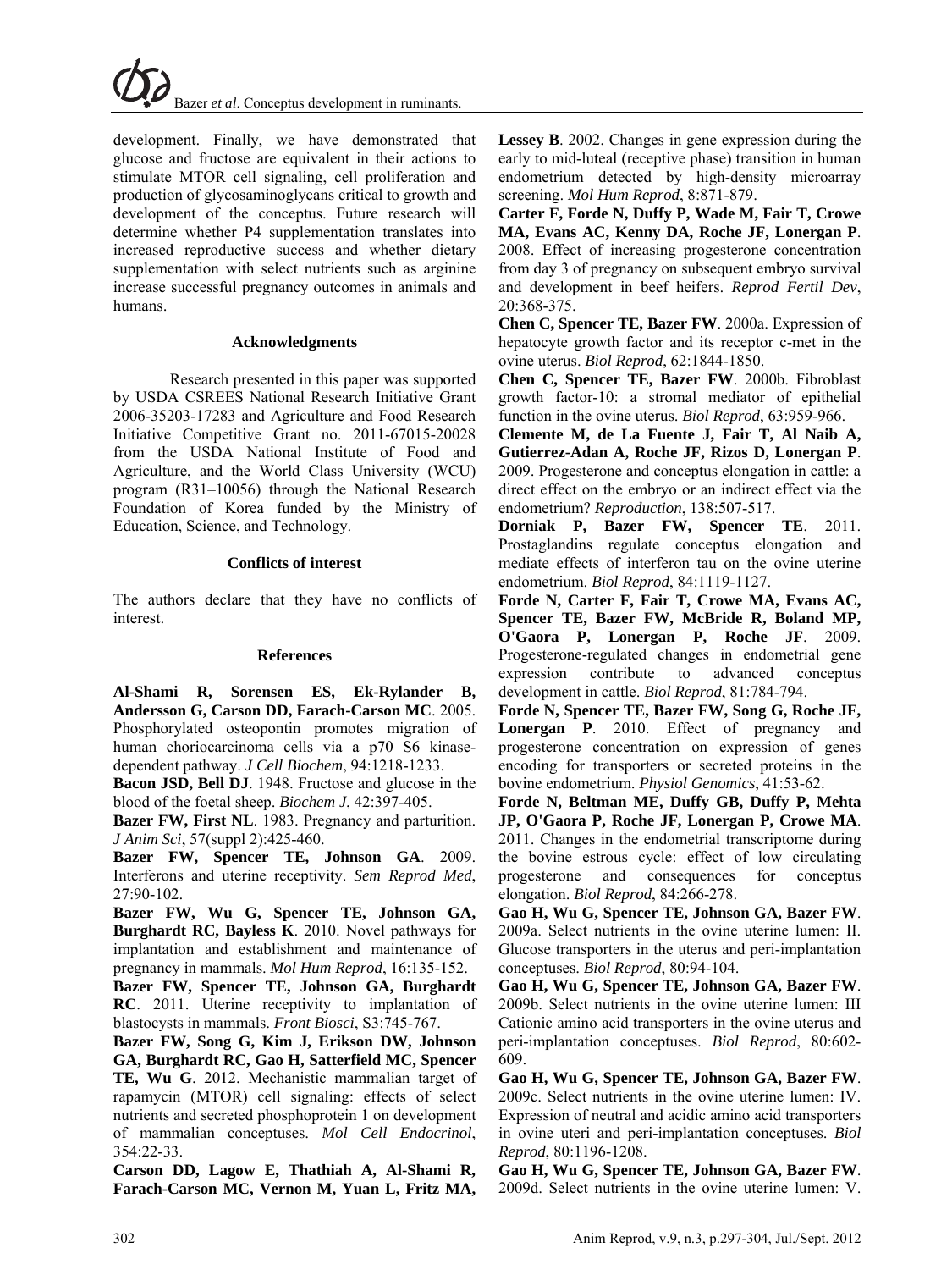Nitric oxide synthase, gtp cyclohydrolase and ornithine decarboxylase in ovine uteri and peri-implantation conceptuses. *Biol Reprod*, 81:67-76.

**Gao H, Wu G, Spencer TE, Johnson GA, Bazer FW**. 2009e. Select nutrients in the ovine uterine lumen: VI. Expression of FK506-binding protein 12-rapamycin complex-associated protein 1 (FRAP1) and regulators and effectors of mTORC1 and mTORC2 complexes in ovine uteri and conceptuses. *Biol Reprod*, 81:87-100.

**Gao H, Wu G, Spencer TE, Johnson GA, Li X, Bazer FW**. 2009f. Select nutrients in the ovine uterine lumen: I. Amino acids, glucose and ions in uterine lumenal fluid of cyclic and pregnant ewes. *Biol Reprod*, 80:86- 93.

**Garrett JE, Geisert RD, Zavy MT, Morgan GL**. 1988. Evidence for maternal regulation of early conceptus growth and development in beef cattle. *J Reprod Fertil*, 84:437-446.

**Gray CA, Abbey CA, Beremand PD, Choi Y, Farmer JL, Adelson DL, Thomas TL, Bazer FW, Spencer TE**. 2006. Identification of endometrial genes regulated by early pregnancy, progesterone, and interferon tau in the ovine uterus. *Biol Reprod*, 74:383- 394.

**Guillomot M**. 1995. Cellular interactions during implantation in domestic ruminants. *J Reprod Fertil Suppl*, 49:39-51.

**Hay N, Sonenberg N**. 2004. Upstream and downstream of mTOR. *Genes Dev*, 18:1926-1945.

**Hernandez-Negrete I, Carretero-Ortega J, Rosenfeldt H, Hernandez-Garcia R, Calderon-Salinas JR, Reyes-Cruz G, Silvio Gutkind J, Vazquez-Prado J**. 2007. P-Rex1 links mammalian target of rapamycin signaling to rac activation and cell migration. *J Biol Chem*, 282:23708-23715.

**Johnson GA, Burghardt RC, Spencer TE, Newton GR, Ott TL, Bazer FW**. 1999a. Ovine osteopontin: II. Osteopontin and αv,β3 integrin expression in the uterus and conceptus during the peri-implantation period. *Biol Reprod*, 61:892-899.

**Johnson GA, Spencer TE, Burghardt RC, Bazer FW**. 1999b. Ovine osteopontin: I. Cloning and expression of mRNA in the uterus during the periimplantation period. *Biol Reprod*, 61:884-891.

**Johnson GA, Bazer FW, Jaeger LA, Ka H, Garlow JE, Pfarrer C, Spencer TE, Burghardt RC**. 2001. Muc-1, integrin and osteopontin expression during the implantation cascade in sheep. *Biol Reprod*, 65:820-828.

**Johnson GA, Burghardt RC, Bazer FW, Spencer TE**. 2003. Osteopontin: roles in implantation and placentation. *Biol Reprod*, 69:1458-1471.

**Kim DH, Sarbassov DD, Ali SM, King JE, Latek RR. Erdjument-Bromage H, Tempst P, Sabatini DM**. 2002. mTOR interacts with raptor to form a nutrientsensitive complex that signals to the cell growth machinery. *Cell*, 110:163-75.

**Kim S, Choi Y, Bazer FW, Spencer TE**. 2003. Identification of genes in the ovine endometrium regulated by interferon tau independent of signal transducer and activator of transcription one. *Endocrinology*, 144:5203-5214.

**Kim J, Song G, Gao H, Farmer JL, Satterfield MC, Burghardt RC, Wu G, Johnson GA, Spencer TE, Bazer FW**. 2008. Insulin-like growth factor 2 (IGF2) activates PI3K-AKT1 and MAPK cell signaling pathways and stimulates proliferation and migration of ovine trophectoderm cells. *Endocrinology*, 149:3085- 3094.

**Kim J, Erikson DW, Burghardt RC, Spencer TE, Wu G, Bayless KJ, Johnson GA, Bazer FW**. 2010. Secreted phosphoprotein 1 binds integrins to initiate multiple cell signaling pathways, including FRAP1/mTOR, to support attachment and forcegenerated migration of trophectoderm cells. *Matrix Biol*, 29:369-382.

**Kim J, Burghardt RC, Wu G, Johnson GA, Spencer TE, Bazer FW**. 2011a. Select nutrients in the ovine uterine lumen: VII. Effects of arginine, leucine, glutamine and glucose on trophectodem cell signaling, proliferation and migration. *Biol Reprod*, 84:70-78.

**Kim J, Burghardt RC, Wu G, Johnson GA, Spencer TE, Bazer FW**. 2011b. Select nutrients in the ovine uterine lumen: VIII. Arginine stimulates proliferation of ovine trophectoderm cells through mTOR-RPS6K-RPS6 signaling cascade and synthesis of nitric oxide and polyamines. *Biol Reprod*, 84:62-69.

**Kim J, Burghardt RC, Wu G, Johnson GA, Spencer TE, Bazer FW**. 2011c. Select nutrients in the ovine uterine lumen: IX. Differential effects of arginine, leucine, glutamine and glucose on interferon tau, orinithine decarboxylase and nitric oxide synthase in the ovine conceptus. *Biol Reprod*, 84:1139-1147.

**Kimball SR, Shantz LM, Horetsky RL, Jefferson LS**. 1999. Leucine regulates translation of specific mRNAs in L6 myoblasts through mTOR-mediated changes in availability of eIF4E and phosphorylation of ribosomal protein S6. *J Biol Chem*, 274:11647-11652.

**Kleemann DO, Walker SK, Seamark RF**. 1994. Enhanced fetal growth in sheep administered progesterone during the first three days of pregnancy. *J Reprod Fertil*, 102:411-417.

**Lassala A, Bazer FW, Cudd TA, Datta S, Keisler DH, Satterfield MC, Spencer TE, Wu G**. 2009. Parenteral administration of L-arginine prevents fetal growth restriction in undernourished ewes. *J Nutr*, 139:660-665.

**Lassala A, Bazer FW, Cudd TA, Datta S, Keisler DH, Satterfield MC, Spencer TE, Wu G**. 2011. Parenteral administration of L-arginine enhances fetal survival and growth in sheep carrying multiple pregnancies. *J Nutr*, 141:849-855.

**Liu L, Chen L, Chung L, Huang S**. 2008. Rapamycin inhibits F-actin reorganization and phosphorylation of focal adhesion proteins. *Oncogene*, 27:4998-5010.

**Lonergan P, Woods A, Fair T, Carter F, Rizos D, Ward F, Quinn K, Evans A**. 2007. Effect of embryo